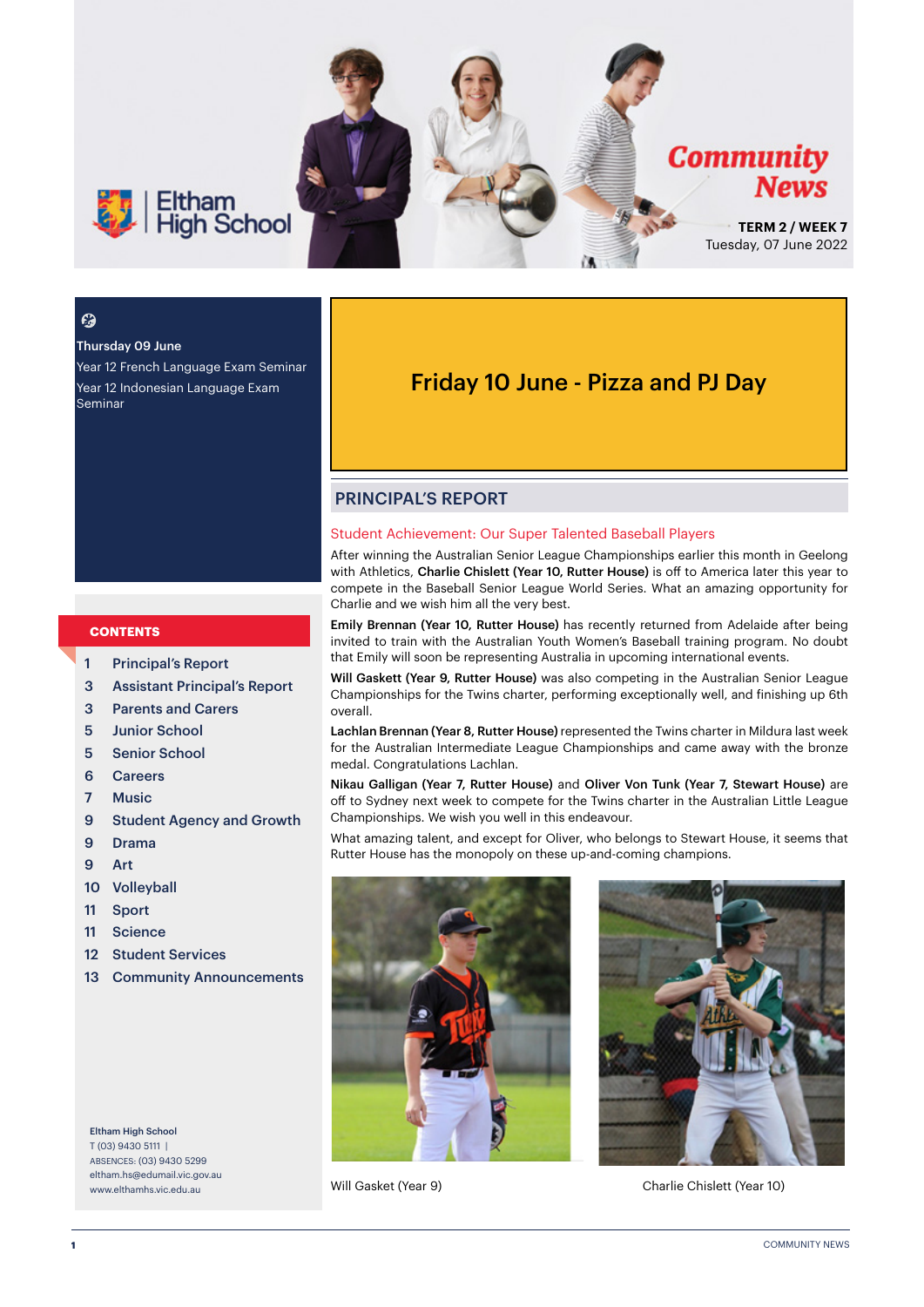#### **SCHOOL CALENDAR 2021**

#### **JUNE**

#### Wednesday 08

• Year 9 Recreational Activities - Fencing

#### Thursday 09

- Junior Girls AFL
- Intermediate Girls AFL
- Senior Girls AFL
- Year 12 French Language Exam Seminar
- Year 12 Indonesian Language Exam Seminar

#### Friday 10

• Year 9 Recreational Activities - Latrobe Golf Park

#### Wednesday 15

- NMR Cross Country
- Junior Drama Production Improvin' Ourselves at 6:30pm

#### Thursday 16

• Year 11 to 12 2023, Subject Selection Meeting

#### Friday 17

• Year 9 Recreational Activities - Oz Tenpin Bowling

#### Monday 20

• Year 10 Pathways Day

#### Tuesday 21

- NMR Round Robin Senior Boys AFL
- Eltham Volleyball Gala Day Year 7 & 8
- Senior Drama Production 60 Second Plays, and a lot of them at 6:30pm

#### Wednesday 22

- Year 7 Round Robin Boys AFL
- Year 7 Round Robin Boys Soccer
- Year 7 Round Robin Girls Netball

#### Friday 24

• Year 9 Recreational Activities - Ice Skating

#### JULY

#### Wednesday 13

• Symphonic Band Camp Sectional Day

#### Friday 15 - Saturday 16

• Symphonic Band Music Camp

#### Monday 18

- String Orchestra VSMF Preparation Rehearsal
- NMR Finals Senior Boys Netball

#### New Victorian Government Schools Agreement - VGSA

You may be aware that the Australian Education Union has negotiated a new Industrial Agreement with the Government and Department of Education.

All school employees of the Department had an opportunity to vote. The result is that the Agreement has been accepted with 62% of voters voting for the agreement. The agreement is now sitting with the Fair Work Commission for it to be passed by the Commission. It is anticipated that this will occur shortly.

The Agreement includes some changes to pay scales for both teaching and Education Support Staff, and some clear wins around the recognition of Teacher workload both within the designated hours of work and outside of these hours. As such the new VGSA will have ramifications for the face-to-face hours of teaching with a decrease in the secondary sector from 20 hours currently per week currently, to 19 hours in 2023 and 18.5 hours in 2024 to provide teachers with additional time for preparation and planning, marking, providing written feedback, and reporting to name a few.

In addition to this, recognising that school staff do go beyond 'the call of duty" so to speak, and that to date there has been a strong reliance on good will when teachers and support staff are called upon to undertake specific duties outside of their designated hours of work (e.g. attend Information evenings, facilitate parent and community forums, overnight school camps etc), they will now be entitled to time in lieu or payment for the extra time they have been required to work.

I can assure you that this will not cover all the good will gestures that teachers and support staff offer our students and families, and I know that there will always be a level of good will continuing within our learning community on the part of our staff as I am sure there will be on the part of our parents/carers, families, and students. However, this gesture does go somewhere to recognising that when school-based staff are required to work outside of their designated work hours there needs to be some level of compensation as there would be in most professions.

Even though the new VGSA is yet to be approved by the Fair Work Commission, we are in the process of doing some modelling as to what these changes may mean for us both in relation to the decrease in face-to-face teaching hours in 2023 and 2024 as well as the process for time in lieu or equivalent payment.

As we progress with this and come to some decisions, I will keep you informed.

#### Continuation of the Distribution of Rapid Antigen Test Kits

It seems that the distribution of R.A.T. Kits via schools will continue for a sometime yet. We have tried various methods for an effective distribution of the kits, however, no matter the method, it has proven to be laborious for our administration staff and due to the changing attendance of students, the distribution has been less than effective.

As such we are changing our method of distribution. For the remainder of this term, R.A.T. kits will be distributed throughout this week (week beginning Monday 06 June) and then again in the week beginning Monday 20 June (last week of term).

If you normally rely on your child to collect their Kit, then please ask them to do so any time this week and in the last week of term by coming up to theGgeneral Office during their break times to retrieve a Kit.

If you normally collect a Kit yourself then please feel free to come to the general office at any time to do so.

Students will also be informed of the change in process via Compass and a PA announcement. Should we be required to continue the distribution of R.A.T. Kits, we will advise you accordingly.

#### Students Must Remain at Home if Unwell

A reminder to all families that if your child(ren) is/are unwell, they must be kept at home until they are well, and their symptoms subside.

Current absenteeism is not purely due to COVID-19 infections but also because of people contracting colds and the flu.

We envisage that this will continue for some time yet, as we move further into the winter months.

To avoid infecting others please keep your children home when unwell.

#### **VINCENT SICARI, Principal**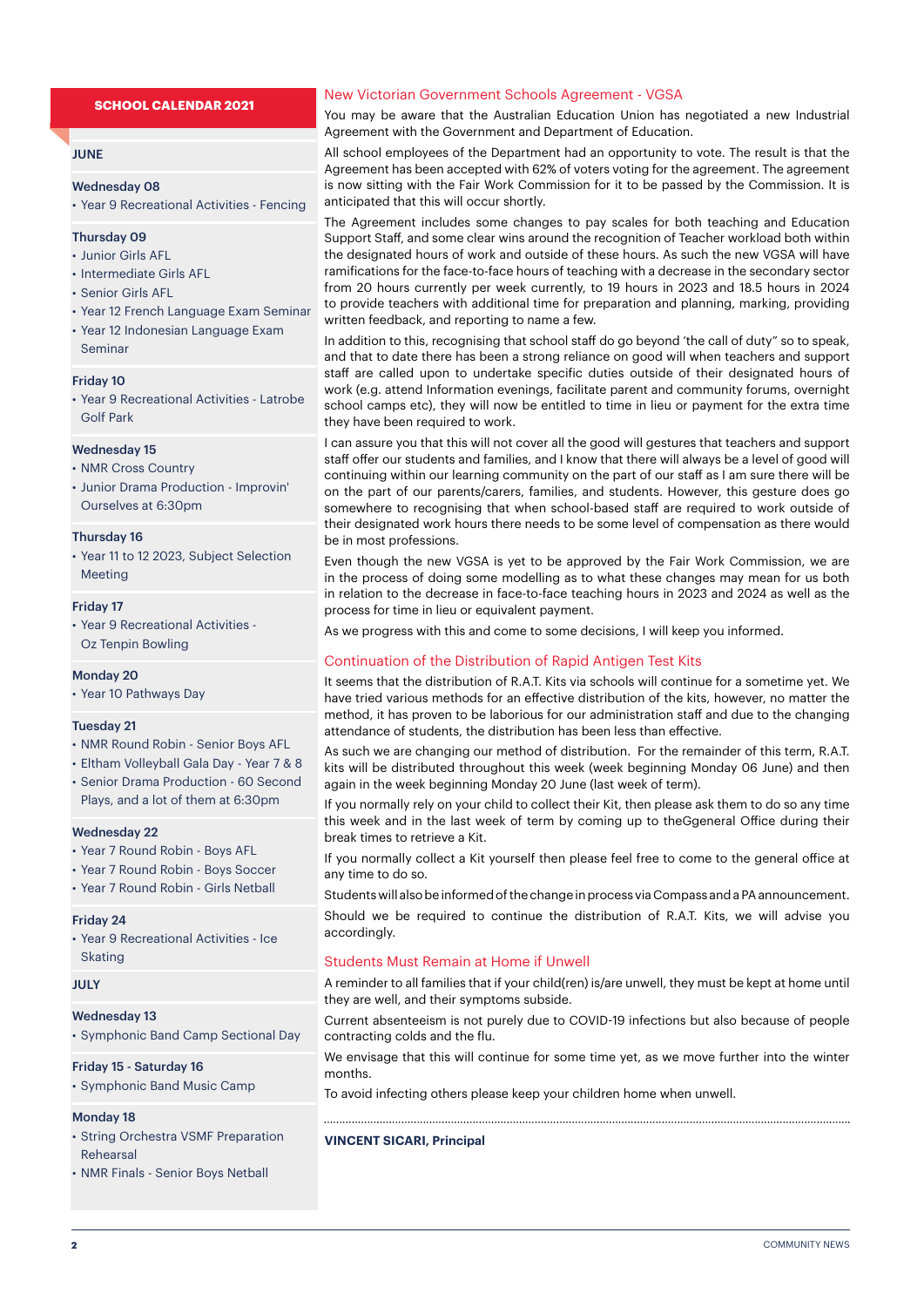#### Monday 18 - Tuesday 19

• Training Band Music Camp

Tuesday 19 - Wednesday 20

• Wind Ensemble Music Camp

#### Tuesday 19

• Chamber Strings VSMF Preparation Rehearsal

#### Wednesday 20

- Training Strings Rehearsal Day
- NMR Senior Boys Table Tennis

#### Wednesday 20 - Thursday 21

• Concert Band Music Camp

#### Thursday 21

• Year 12 Humanities Students Seminar - Study & Assessment Writing Techniques

#### Friday 29

• Year 10 Meningococcal Immunisation

#### AUGUST

#### Thursday 04

• Year 12 GAT Information Session - English

#### Friday 05

• NMR Inter Boys Soccer

#### Monday 08

• Year 12 GAT Information Session - Maths / Science

#### Wednesday 10

• NMR - Senior Boys Table Tennis

#### Thursday 25

• Year 12 Seminar - Elevate Eduacation: Finishing Line

#### PARENTS AND CARERS

#### Compass Events

Cut off dates for payment and consent for camps, excursions and activities are set to allow the school adequate time to meet financial obligations and establish the duty of care requirements for those events. If payment or consent is not received by the due date, an event will not be re-opened for late consent and payment. If you do not meet the due dates for consent and payment students will not be able to participate in the event/camp and will be supervised by teachers at school.

#### Refunds

There are a number of extra-curricular activities, camps, programs, events etc run by Eltham High School where families make payment for these activities via Compass. There may be occasions where a student is unable to attend an activity once payment has been made. Eltham High Schools refund policy ensures we have a fair and equitable process and to provide a clear understanding of how refunds may be processed. When a student withdraws from an activity after payment has been made, a refund may be applied for in line with this policy.

All refunds must be applied for in writing no later than 14 days after the activity taking place outlining the reason the student did not attend (other than when the School cancels an activity).

In relation to refunds for camps, two payments will be requested from families:

- A non-refundable/non-transferable deposit; and
- A balance payment determined based on confirmed numbers of students having paid the deposit.

If after paying just the deposit, or paying for the full amount for a camp/tour a student does not attend, the deposit portion will not be refunded.

Refunds will only be considered after a full financial reconciliation of the event has been made to ensure that the activity does not run at a loss and the School is not at a financial disadvantage as determined by the Principal.

For further details, please refer to the Eltham High School Refund Policy available on the school website via the Parent Information tab.

#### Eltham High School IT Department

All enauiries for the Eltham High School IT department are to be logged through the IT helpdesk email at helpdesk@elthamhs.vic.edu.au

This will allow for a streamlined management process of the IT issues raised and will allow the following to occur:

- All IT queries will be logged on our portal;
- IT jobs can be prioritised in terms of the nature of the enquiry;
- IT jobs can be assessed and directed to the most appropriate IT staff member to action;
- All IT staff have the ability to view all jobs logged, who is actioning the issue and the job status;
- You will receive an email response from the IT team to your query.

This process will also allow the IT team to gauge if there are similar queries being raised and can therefore circulate information to families to address general concerns.

We thank you for your cooperation in regard to this matter.

#### Reminder - 2022 School Council Approved Contributions on Compass

A reminder that 2022 School Council Approved Contributions are available to pay in Billing via the Payments Centre on Compass. Your generous support towards these Contributions allows us to continue to provide and build on the innovative programs and opportunities for our students that our community values and expects. For a full explanation of Contributions, please refer to the Compass Newsfeed.

Any credits on your account can be used towards Camps, Excursions and Extra Curricular programs that are invoiced via the Family Statement. Alternatively, you may request a refund of credits to your bank account by completing the Family Refund Request Form.

#### Elective Fees

Elective Subject Contributions for students in Years 9 – 12 are available to pay in Events via the Payments Centre on Compass and do not appear on your Family Statement.

To view our Parent Payment and Refund Policy, please visit the Policies tab on the Eltham High School website.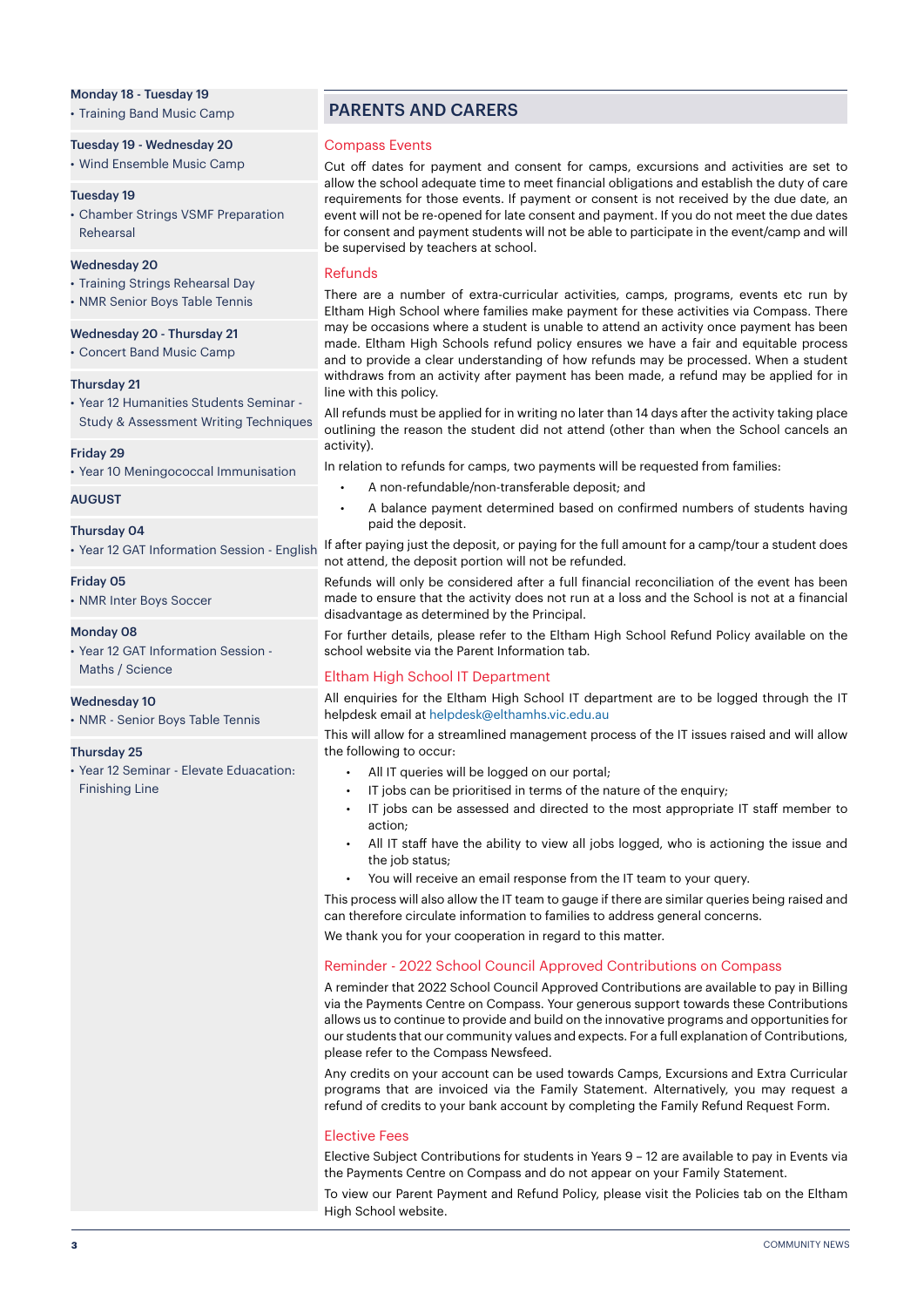**PARENT** INFORMATION

**2022**

**Term Dates**

#### **Term 1:**

Starts 1 February Finishes 8 April

#### **Term 2:**

| Starts           | 26 April |
|------------------|----------|
| Finishes 24 June |          |

#### **Term 3:**

Starts 11 July Finishes 16 September

#### **Term 4:**

|             | Starts 3 October                   |
|-------------|------------------------------------|
|             | Finishes 20 December (Dependant on |
| Year level) |                                    |

#### **GROUNDS COMMITTEE**

**MMITTEE MEETINGS AND WORKING BEE DATES** 

#### **2022**

#### **Working Bees**

We are always seeking new members for our Grounds Committee.

If you would like to get involved please contact Anna Panas via email: pan@elthamhs.vic.edu.au

#### **Working Bee Dates**

Sunday 19 June Sunday 4 Sept Sunday 16 Oct Sunday 4 Dec

#### **Working Bee Committee Meeting**

#### **Dates**

Thursday 9 June Thursday 25 August Thursday 6 October Thursday 24 November

#### 2022 CSEF Applications

The Camps, Sports and Excursions Fund (CSEF) provides payments for eligible students to attend activities like:

- School camps or trips
- Swimming and school-organised sport programs
- Outdoor education programs
- Excursions and incursions

If you applied for CSEF at Eltham High School in 2021, you do not need to complete an application form in 2022 unless there has been a change in your family circumstances. Eltham High School will apply for the CSEF on your behalf.

You will only need to submit an application form in 2022 if any of the following changes have occurred:

- New student enrolments: your child has started or changed schools in 2022 or you did not apply at the same school in 2021 or
- Changed family circumstances: such as a change of custody, change of name, concession card number, or new siblings commencing at the school in 2022.

Schools are able to accept and process applications up until the end of term two.

#### **CATHERINE ZERNA, Office Manager**

#### JUNIOR SCHOOL

#### Junior School News

It's been great to see all the deposits coming in for the Year 7 Experience. We've had some good conversations with families about how we can support their young person on the overnight stay and encourage any families still wanting to have a conversation about any components of the experience to reach out to their coordinator.

Year 7 A,B,L,G - Jim Petridis 9430 5211 pet@elthamhs.vic.edu.au

Year 7 C,D,E,F - Dom Molinari 94305153 mol@elthamhs.vic.edu.au

7 H,J, K,M - Lauren McNally 94305268 mna@elthamhs.vic.edu.au

A reminder that we are organising a Sustainability Market to be held on the evening of the family movie night on July 13. If you have any ideas or thoughts to share about how you'd like to contribute please let us know or encourage your young person to get involved. There will be organiser meeting for students on Wednesday 8th June at lunchtime.

#### **MELISSA HUGHES, Junior School/Transition Leader**

#### SENIOR SCHOOL

#### Senior School Key Dates and Information

Key dates and information for the completion of Year 10, Semester 1

• Year 10 Exams - Thursday 9 June - Friday 17 June.

All Year 10 subjects have exams, including electives. The exam timetable is now available to students on their Compass schedule.

#### Year 10 exam FAQ

Unit 2 subjects/classes during the Year 10 exam period-

The Year 10 Enhancement students are required to attend Unit 2 classes during the examination period.

#### Unable to attend an examination due to a clash in the timetable-

If a student is unable to attend an examination due to a clash where two studies may be timetabled simultaneously the student is to select which examination to undertake on the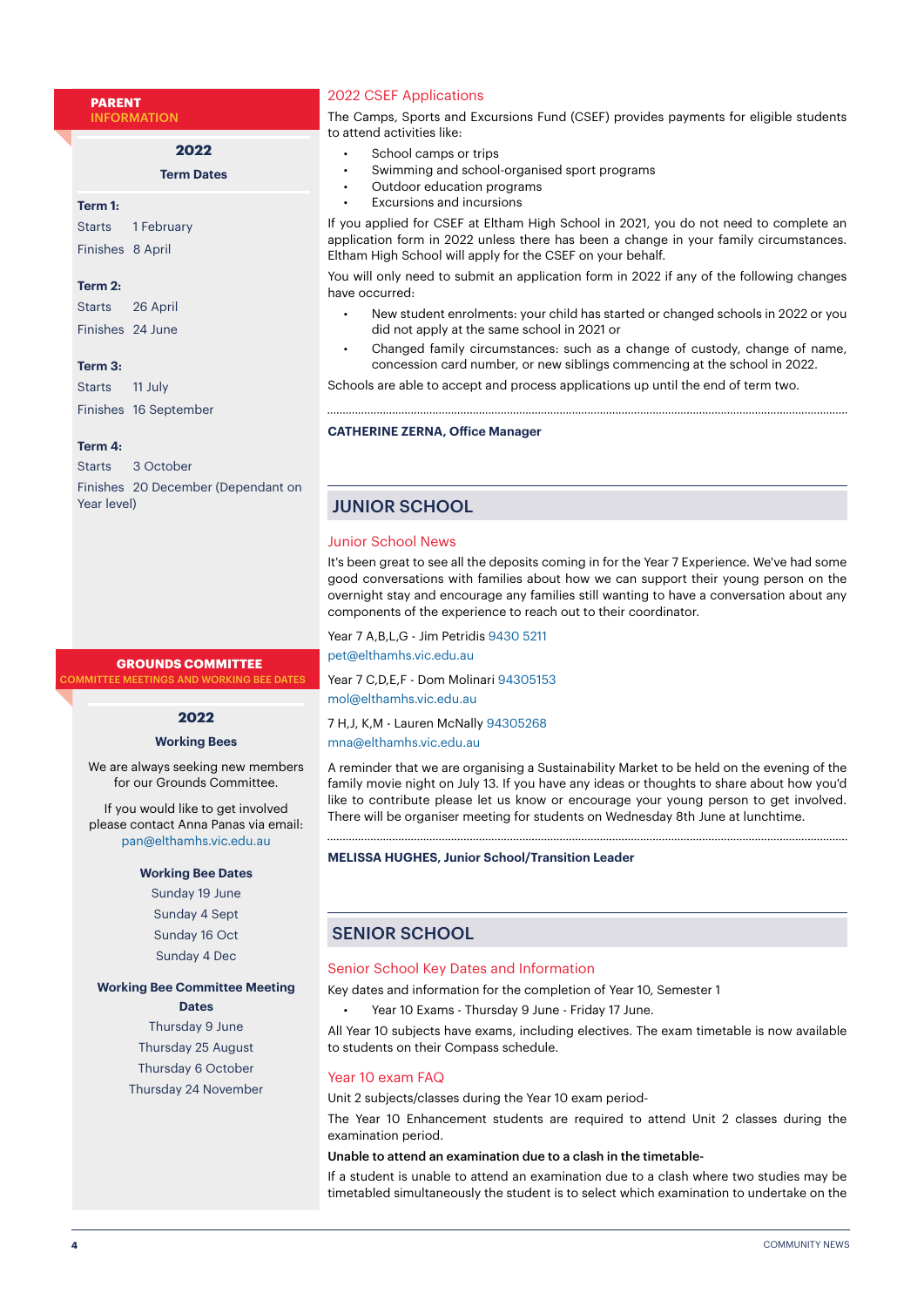scheduled day and re-schedule the second exam to one of the two times available during the exam period to

Friday 17 June– Session 1 or 2. Students are required to access this link to complete this process <https://forms.gle/ZhwfSmFtrWKYy9vz6>

#### Unable to attend an examination due to illness-

Steps to follow:

- 1. Parent/guardian is required to contact the school to inform of student absence.
- 2. A medical certificate must be supplied
- 3. The student must access the link below to re-schedule their examination(s) to Friday 17 June– Session 1 or 2. Students are required to access this link to complete this process<https://forms.gle/ZhwfSmFtrWKYy9vz6>
	- Year 10 Pathways Day (incursion at School period 1-4) Friday 20 June
	- Year 10 Classes resume Tuesday 21 June
	- Year 10 Semester 1 classes finish Friday 24 June
	- Year 10 Meningococcal ACWY vaccine Friday 29 July

Year 10 Immunisation cards were distributed on Monday 23 May in Tutorial. If students are not getting this immunisation or are getting it done outside of school, please tick the 'NO' box and return the card to the Senior School Office Post Box located at the top of the 300s staircase. If you did not collect an immunisation card, please collect one from the Senior School Office.

#### **VCE**

#### SAC Redemption session

If your student has missed a SAC/SAT task for Unit 1 or Unit 3 they will be required to reschedule their task for completion next week. In conjunction with the regular SAC redemption session on Tuesday's from 3:30 – 4:45pm, Senior School will be running an extra redemption session on Thursday 9 June from 3:15 – 4:45pm. If your student is absent for an allocated redemption session, they will need a medical certificate to cover their absence. Please contact Senior School if you have any further questions.

#### Key dates and Information - Year 12

- GAT Examination: Wednesday 7 September
- Special Exam Arrangements: Advice slips will be printed for students on 18 July, 2022

#### GAT Examination: Wednesday 7 September (Term 3)

• All students enrolled in one or more VCE or scored VCE VET Unit 3 –4 sequence will be

required to sit Sections A and B. Senior VCAL students will sit Section A.

- The GAT will be split into two sections:
	- Section A will assess literacy and numeracy skills
	- Section B will assess skills in mathematics, science, technology, the arts and humanities, with an increased focus on critical and creative thinking skills

#### GAT information session dates

- English GAT Information session Thursday P1 4 August
- Maths & Science GAT Session Monday P4 8 August

**AMANDA SALIBA, Senior School Team Leader**

#### CAREERS

#### Eltham High represented at Banyule/Nillumbik Learning Network AGM

On Wednesday 25 June Mitch Drysdale ( Yr 10 ) and Shelby Cartledge ( Yr 12 ) participated in a Youth Forum as part of the local network AGM. Mitch was recounting his participation in the RIJI (Real Industry Job Interview) program at Year 9 which focused on preparing students for employment.

Shelby is completing her work placement in Business Administration with the BNLLN as part of her Senior VCAL studies. Mitch and Shelby provided a very good overview of their experiences and are to be commended on their participation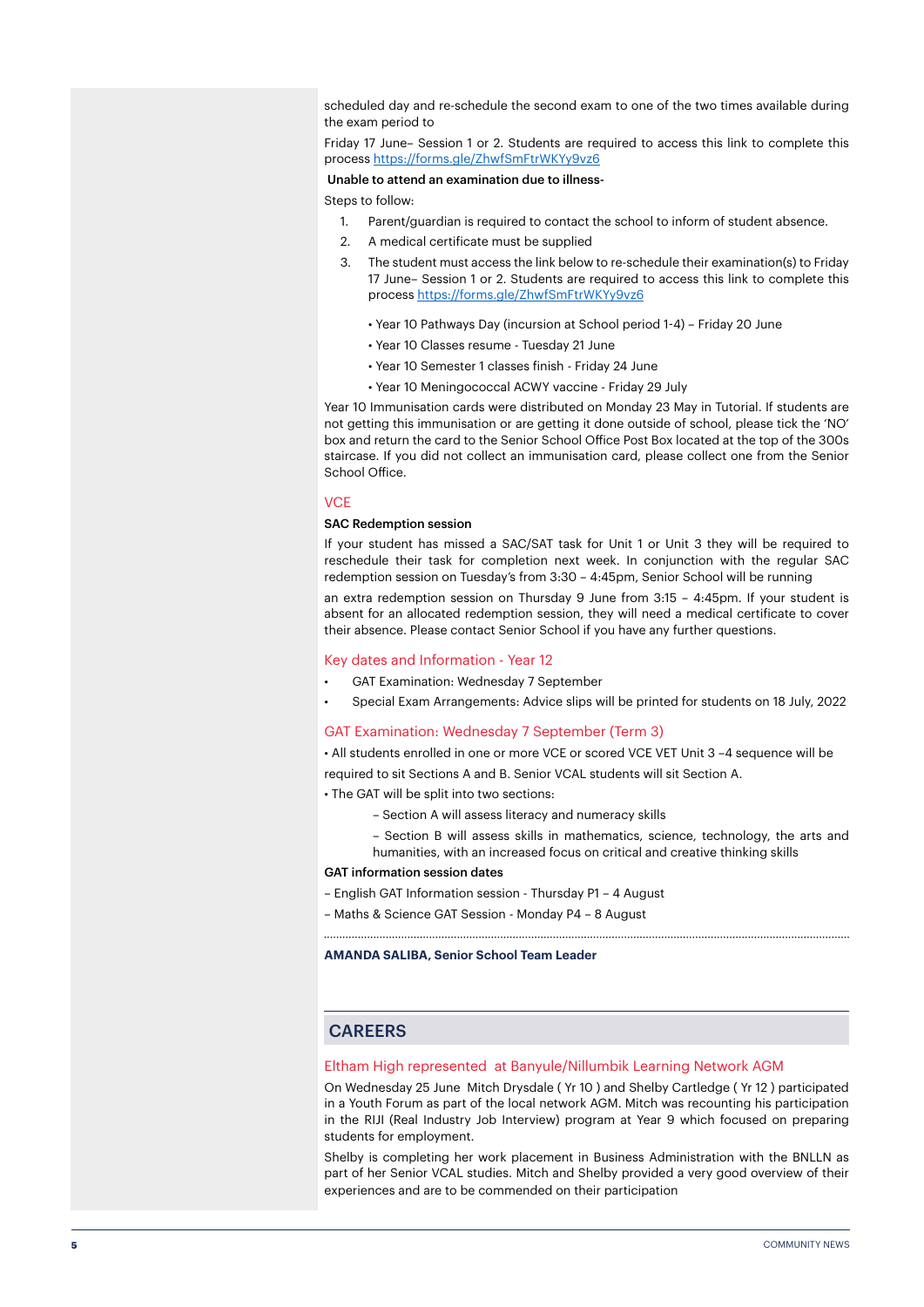#### **CANTEEN** ROSTER

If you would like to volunteer for our canteen in 2022 please send your email address and availabilities to our Canteen Manager, Carolina Constable at: [cob@elthamhs.vic.edu.au](mailto:cob@elthamhs.vic.edu.au)

Please check the display at the Canteen for the daily specials

#### **EXTRACURRICULAR**  CLASSES & TUTORIALS

#### Eltham High School Anthology

When: Friday (Week A) Location: Room 302 Time: Lunchtime *Mel Gaylard Eltham High School Anthology Coordinator*

#### Eltham High School STEM Club

When: Monday (Week B) Location: Room 802 Time: Lunchtime *Kathryn Boysen Eltham High School Science Coordinator*

#### Year 12 Information

#### Early entry programs for 2023

The following institutions accept applications for early entry offers and students have been emailed the document outlining the application process for each university.

Deakin Uni Federation Uni La Trobe Uni Monash Uni RMIT Swinburne Melbourne University Victoria University

#### Year 10 Information

Work Experience 2022 Term 3 - Monday 5 – Friday 9 September

It's never too early to start planning your 2022 placement so now is the time to think about more career related placements. Keep an eye on Compass, the Careers website and the newsletter for ideas and options.

Forms can be accessed through our Careers website at [www.elthamhighcareers.com](http://www.elthamhighcareers.com) Use the "*Workplace Learning link*" and select "*Required documents*". Alternatively they are outside the Careers office next to the Drama room. There is the standard Placement Form along with a Transport/Accommodation Form, if necessary. Forms need to be returned by Monday 29 August

#### **ROSS PRINGLE, Careers Coordinator**

#### **MUSIC**

#### 2022 Music Fees (not Training Band or Training Strings)

The final instalment for the 2022 Instrumental Music Fees is due for payment by 24 June 2022. The final instalment is for any other items i.e. instrument hire, percussion equipment hire, other ensembles like Stage Band, Jazz Band, Big Band, Choir etc and if any of the lesson fee or ensemble fee is still outstanding. Could you please ensure all 2022 Instrumental Music Fees have been paid by 24 June 2022.

#### Semester 2 2022 After School Music Fees

Please note the Semester 2, 2022 After School Music Fees is due for payment by 29 July 2022.

#### Training Band and Training Strings 2022 Instrumental Music Fees

The 2022 Training Band and Training Strings Music fees are now due for payment.

The first instalment, which covers your Instrumental Music Lesson fee, is due for payment now.

The Instrumental lesson fee for both Training Band and Training Strings is \$1000 for the whole year.

Please note if you paid the \$300 deposit in 2021 this has been deducted from the \$1000 fee, leaving \$700 owing.

Please also note, if you received a scholarship instrument in 2022, the lesson fee is reduced by 50% leaving \$500 owing. If you paid the \$300 deposit there will be \$200 added to your family account for the lesson fees.

Payment of the Music Fees can be made by completing and returning the credit card details on the attached form or by cash, BPay, credit card by calling 9430 5118 or by cheque made payable to "*Eltham High Schoo*l". If you make a payment via BPay please ensure you email accounts@elthamhs.vic.edu.au advising that the funds paid are for music fees, If not they may allocate funds to other areas. If you do not know your BPay reference number please contact the school's Revenue Administrator, Jacinta D'Avoine on 9430 5118 or by email at accounts@elthamhs.vic.edu.au

If you would like to organise a re-payment plan please contact the school's Revenue Administrator, Jacinta D'Avoine on 9430 5118 or by email at accounts@elthamhs.vic.edu.au The second instalment is for the Main Ensemble levy (\$450.00) which is due for payment by June 3, 2022.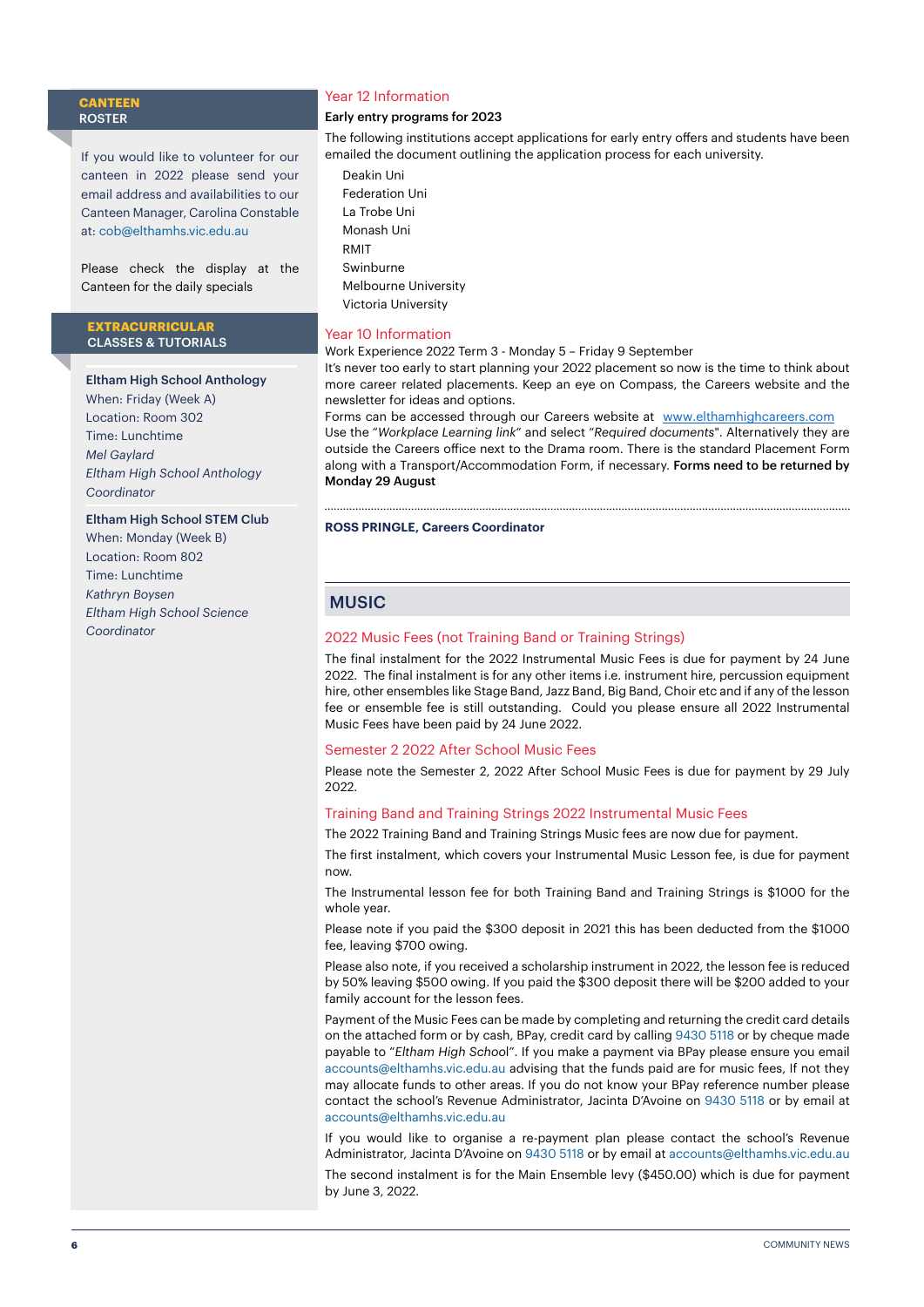#### **ELTHAM HIGH SCHOOL CLUBS** WHY NOT GET INVOLVED!

#### Chess Club

When: Wednesday Lunchtime Location: Library *Gabriel Piras*

#### Drama

When: Wednesday (Junior) Thursday (Senior) Location: 111 Drama Space Time: 3.20pm - 5.00pm

Scrambled Brains Location: Room 420 Monday 3:20 - 5:00pm

Scrambled Eggs Location: 111 Tuesday 3:20 - 5:00pm *Ryan Patterson*, *Drama Teacher*

#### StandOUT

When: Wednesday Lunchtime Location: Room 420 *Matthew Hapsberg StandOUT Leader*

French VCE Workshop When: Monday Lunchtime Where: Room 612

Indonesian Tutorial Years 7 - 10 at lunchtime When: Week A - Thursdays Week B - Wednesday Where: Room 610.

#### Year 7 Art Club

When: Wednesday Lunchtime Where: Room 613 *Lisa Foote Year 7 Art Club Coordinator*



The third instalment is for any other items i.e. instrument hire, percussion equipment hire, other ensembles like Stage Band, Jazz Band, Big Band etc. The third instalment is due by August 26, 2022.

Please do not hesitate to contact Jane Nicholson in the Music Office if you have any queries. Jane's telephone is: 9430 5127 or email: nio@elthamhs.vic.edu.au

Your prompt payment of the fees is appreciated.

#### **RICK KEENAN, Director of Music**

#### STUDENT AGENCY AND GROWTH

#### Pizza and PJ Day

Next Friday, June 10, the Student Leaders will be hosting a Pizza and PJ Day on behalf of the school community to raise funds for past student Jade McAlear (Class of 2017) and her family. Jade was involved in a serious car accident leaving her with serious injuries including a significant head trauma.

For a gold coin donation, students will be able to wear their pyjamas to school for the day. Students will be able to purchase pizza at lunchtime. There will be several toppings available including Margherita, Hawaiian, BBQ Chicken, Meat Lovers, Aussie and Vegetarian (vegan option available without cheese). Gluten-free and vegan pizzas are available via preorder only. Payments will be cash only on the day.

You can find more information and the pre-order link in the flyer attached in the Community Announcements section of this newsletter.

#### **NADIA DEVLIN, Student Agency and Growth Leader**

#### **LANGUAGES**

#### Eltham Primary School visit to EHS - Indonesian Morning

Last Friday 27 May, Grade 6 students from Eltham Primary School attended and participated in Indonesian cultural and linguistic workshops organised by our Eltham High School Year 10 students.

#### Indie Eggleston (Year 10, Rutter House) Summary:

The Year 10 Indonesian class ran an activity morning for the Eltham Primary School Year 6s, on 27 May. The Year 6s were split into groups, each group rotating through the activities available, each activity being ran by a different group of Year 10s. The activities focused on building confidence among the Year 6s in their knowledge of the Indonesian language; specifically animals, numbers, conversation words, etc. The day ran smoothly and was very enjoyable, not only for the primary schoolers playing the games but also the year 10's running them. Eltham Primary School even gave the Year 10 class chocolates as a thank you. Big thank you to Eltham Primary and Pak Ath for organising and supervising the morning.

#### Melohdee Nicholson (Year 10, Rutter House) Summary:

Friday morning on 27 May, the Year 10s continuing to learn Indonesian welcomed the Year 6s of Eltham Primary School to their potential high school. Our students took the responsibility to organise and run a numerous number of games in groups. The games brought students together giving the opportunity for the younger kids to practice/ learn animal and time words and general Indonesian vocabulary. The games consisted of Pictionary, Fly Swat, Buses, What's The Time Mr wolf, and a ball game. Both year levels had lots of fun and enjoyed practising their Indonesian with each other through the fun and interactive games.

Thank you to all students and staff involved!

**MATTHEW ATHERTON, Indonesian teacher.** 

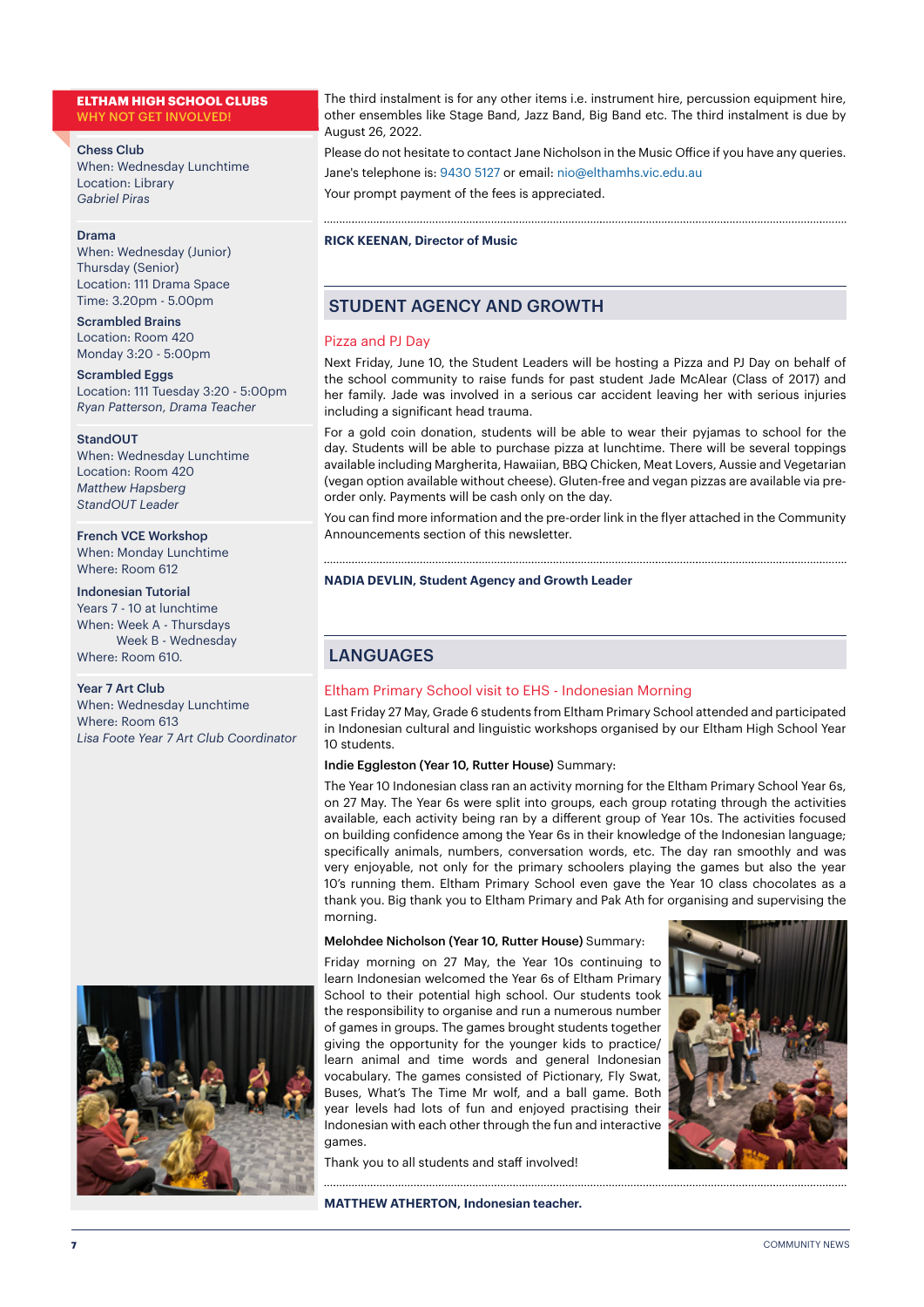#### SPORT

#### Term 2 Interschool Sport

Eltham High participates in the '*School Sport Victoria*' sporting program. We enter teams into a '*Round Robin*' competition with local schools in the Nillumbik District. Each section of the school can participate in one Round Robin each term. Different sports are offered in each term and successful teams advance to Region Finals.

Year 7 Wednesday 22 June - AFL, Soccer, Netball, Badminton

Girls Footy Gala day - All age groups will be played on 9 June

**BREE PASCOE, Sport Coodinator**

#### VOLLEYBALL

#### Volleyball News

The next Schools Cup event will be the Volleyball Victoria Schools Cup 4 Day event.

A reminder that the dates of the tournament are Thursday 28 to Sunday 31 July. Students in the Volleyball Program are expected to be available for the tournament. If this is a problem it must be discussed with Anthony Young.

#### Volleyball Program Fees

Volleyball Program fees can now be paid via Compass. Payment plans can be arranged and fees should be made with accounts in a timely manner. If anyone has changed their mind about participating in the program, please let Anthony Young know so a place can be offered to an emergency player.

#### State League Opportunity

This year Eltham High School will be entering the Victorian State League Junior Competition. The competition is open to any Eltham High School student who is under 17 years of age. Brief details are:

- Saturday 9:00am Games
- \$150 for the season running from April to September
- Training to occur at Eltham High School times TBA.

If you are interested in playing please contact Anthony Young at yoo@elthamshs.vic.edu.au for more details and to express interest.

**ANTHONY YOUNG, Volleyball Coordinator**

#### DRAMA

#### Junior Drama, Improvin' Ourselves.

Presenting the Semester 1 Junior Drama performance of Improvin' Ouselves, an evening of improvisation. Over three nights the Junior Drama students will perform hilarious, or at the very least, spontaneous, or at the very, very least, brief scenes for your amusement!

Adults: \$15

Student/Concession: \$10

<https://www.trybooking.com/CABBS>

#### 60 Second Plays – a lot of them.

Presenting the Semester 1 Senior Drama performance of "60 Second Plays – a lot of them" A mixture of pre-written, devised, ensemble, duologues and monologues.

Adults: \$15

Student/Concession: \$10

<https://www.trybooking.com/CABCY>

#### **RYAN PATTERSON, Drama KLA Leader**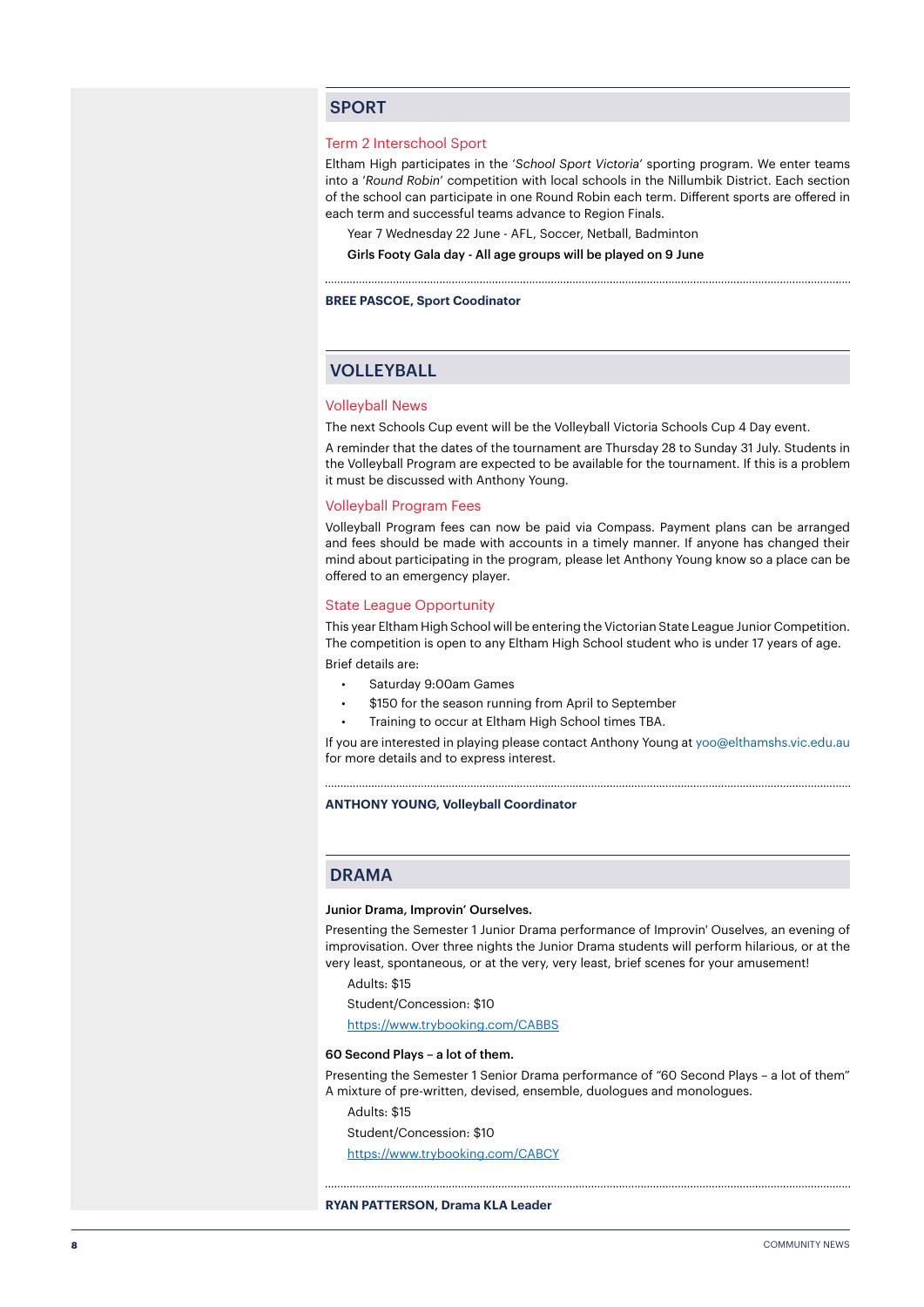#### **ART**

#### Eltham High Arts and Technology Instagram Account

Did you know we have an Instagram account? This platform enables us to provide regular viewings of the amazing work our Arts and Technology students are creating.

Keep up to date about everything Arts and Technology including upcoming events, exhibitions, subject information, plus lots more.

You can join our account at elthamhs.arts.tech

If you don't have Instagram you can access the account through the following link: <https://www.instagram.com/elthamhs.arts.tech/>

#### Lunchtimes in Room 613 - Art Room:

There are lots of opportunities to engage in art and be creative. Students are welcome to attend one or more of the sessions listed below.

| Monday    | <b>Visual Art Leaders Meetings</b><br>Students from all levels welcome to work in the art room.                              |
|-----------|------------------------------------------------------------------------------------------------------------------------------|
| Tuesday   | Arts Space for all year levels.<br>Bring your lunch and ideas and access support and materials.                              |
| Wednesday | Year 7 Art Club<br>Bring your lunch, ideas and access support and materials. It's a great<br>way to meet like minded people. |
| Thursday  | <b>VCE Art Students</b><br>Use this time to work on your folio and access support and materials                              |

#### **LISA FOOTE, Art KLA Coordinator**

#### **SCIENCE**

#### STEAM Club

STEAM Club is run by Ms. Boysen during lunchtime in Room 802 on Mondays (week B). Bring your lunch, laptop and friends!

#### CSIRO Virtual Work Experience Program

The Virtual Work Experience Program (VWEP) allows students the opportunity to experience contemporary ways of working, from homes, and with people across geographic boundaries, just as CSIRO scientists do every day.

VWEP supports students to undertake work experience despite COVID-19 interruptions, and provide opportunities for students who may face geographic or other barriers to participating in traditional work experience.

Students will undertake collaborative, group science, technology, engineering and maths (STEM) projects, including projects linked to real-world CSIRO research and industry challenges. Instead of students attending a CSIRO site, experienced CSIRO staff or STEM industry professionals will supervise groups of students remotely online.

The groups will comprise up to five students who may be remote from each other and who will work together to compete work and tasks that can be used as part of portfolios and help inform their study and/or career plans. Register [here](https://www.csiro.au/en/careers/Scholarships-student-opportunities/work-experience?utm_source=Education-and-Outreach-2022_Term_1&utm_medium=newsletter&utm_campaign=Education-and-Outreach) for 2022.

#### PULSE@Parkes: New sessions available

Would you like to use the iconic, 64 metre Parkes radio telescope, Murriyang, in real time to observe some of the most extreme objects in space?

PULSE@Parkes is a free program for students in Years 10 to 12. During a session students see how the telescope operates, select pulsars, analyse data, and interact with our team of astronomers. Students can ask questions about astronomy, careers in science, and study options. Sessions run remotely so students across Australia are encouraged to apply.

<https://research.csiro.au/pulseatparkes/students/>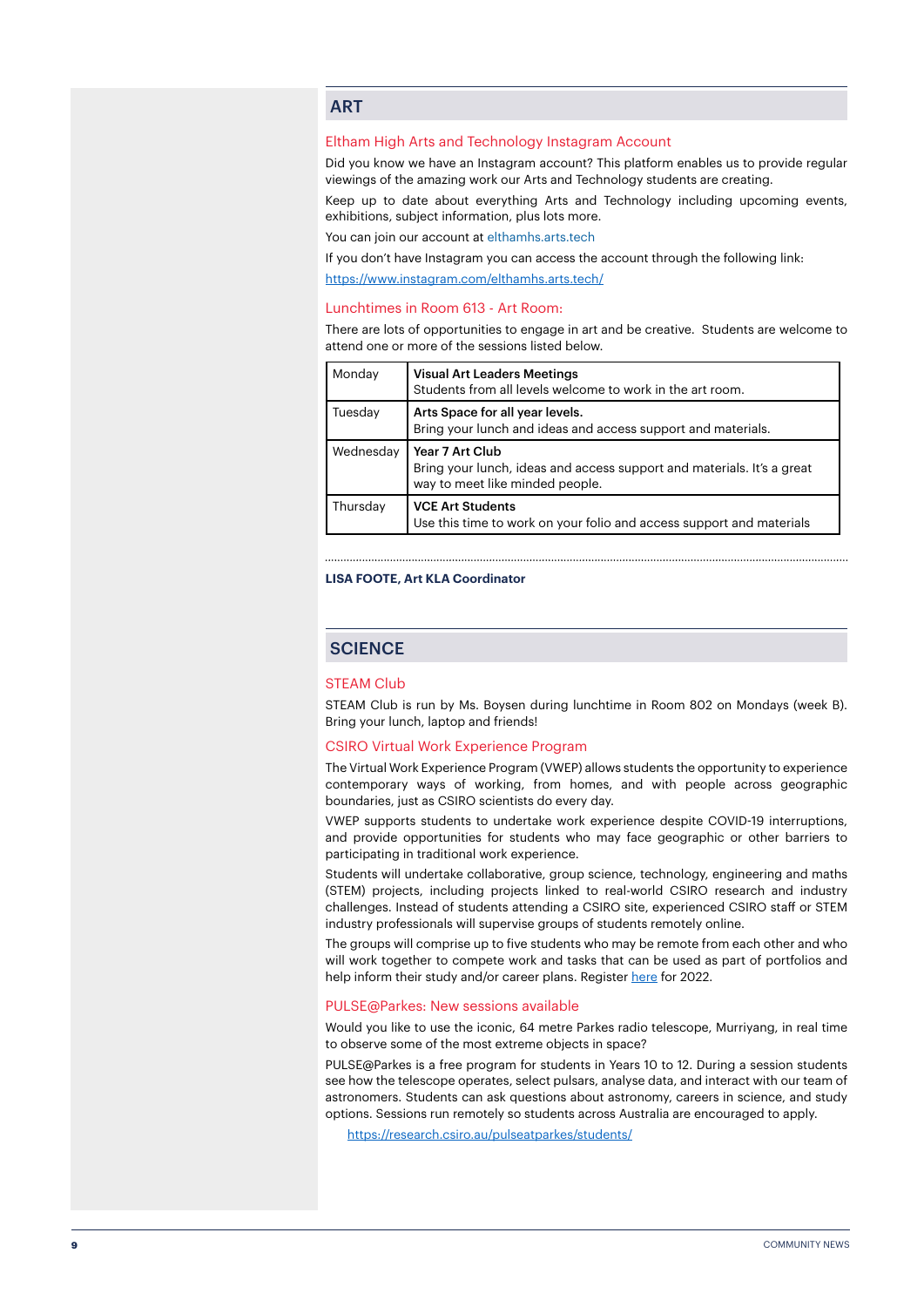#### The Creator Club - Banyule-Nillumbik Tech School

The Tech School's new after school club! Made for those with a passion for all things making, creating and designing!

Our expert facilitators will provide live demonstrations and guide participants through Digital Design, Podcasting, 3D Modelling, App Interface Design and Video Production Effects. Participants will have access to our laser cutter, UV printer, recording studio, 3D printers and more! This club will provide a fun opportunity to create amazing maker projects while learning the necessary skills to operate a range of industry standard equipment and software.

Dates: Terms 1 & 2 Starting week 2

Time: Tuesdays 4:00pm – 5:30pm

Location: Banyule Nillumbik Tech School, 61 Civic Drive, Greensborough

Registration: Please complete the form at [bit.ly/CreatorClub2022](http://bit.ly/CreatorClub2022)

For more information: jensquire@melbournepolytechnic.edu.au

#### Whittlesea Tech School – Smart Cities After School Program - Tuesdays

They are currently recruiting students for the Smart Cities Afterschool program! The details are as follows:

Terms 2, 3 and 4: Tuesday at 4:30 – 6:00pm, Weeks 3 - 10

Register Here: [bit.ly/2022Smartcities](http://bit.ly/2022Smartcities)

#### **ANAM JAVED, Learning Specialist - STEM**

#### WORKING BEE

#### Eltham High School Working Bee- Sunday 19 June

The Grounds Committee is inviting members of our School community to come along to our Working Bee to be held on Sunday 19 June, 2022.

We are seeking volunteers to come in and perform a number of key tasks on the day:

- Mowing and brush-cutting along the Withers Way entrance in front of the stadium. Please bring your mower / whipper-snipper and safety gear if you are keen to be involved in this task.
- Weeding /Pruning/ General clean-up Particularly along the Ely Street fence line; front of the 700s building and the 400s building in front of the Humanities office.
- Planting- Embankment area near the front oval.

The Working Bee runs from 9 am until 1 pm. Morning tea and a BBQ lunch will be provided. Attendees will be asked to report to the central courtyard for sign-in and briefing.

If you would like to attend the upcoming Working Bee can you please complete the following Microsoft Form by Tuesday 14 June, 2022 to advise of numbers and any dietary requirements.

<https://forms.office.com/r/Y8wdv1G7tw>

#### **ANNA PANAS, Grounds Committee**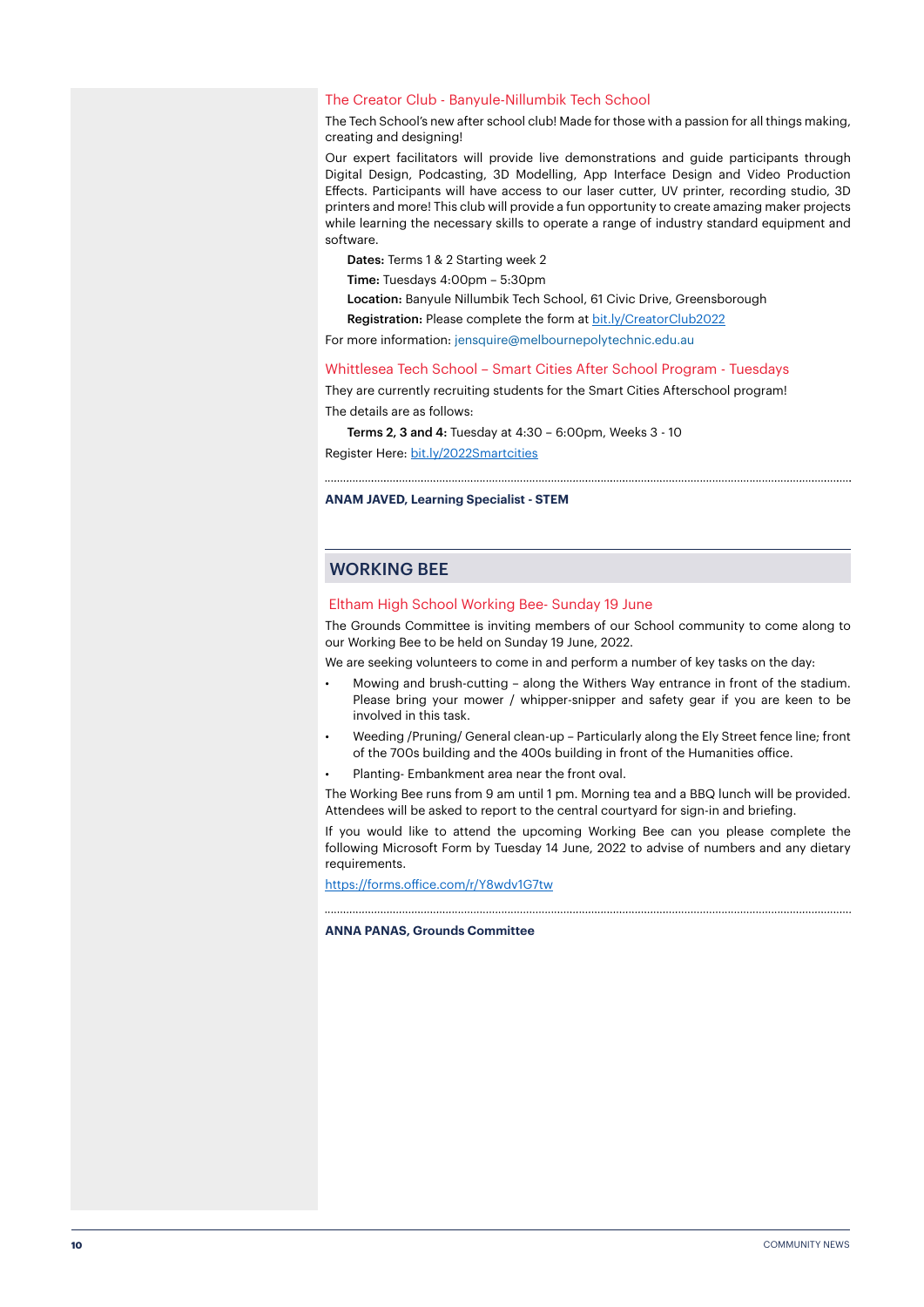

#### STUDENT SERVICES

#### Satellite Slam

4 Weeks to go until the Satellite Slam and we want you to be there!

What could be better than gathering together to celebrate peer connection and creativity, the sharing of thoughts and lived experience, and all the incredible young people that make up Satellite Foundation?

If you haven't booked your tickets yet, please join us on Wednesday 15 June for the very first Satellite Slam.

The Slam will amplify the voices of young people and their supporters who live with and around family mental health challenges through a kaleidoscope of creativity including spoken word poetry, book readings, music and song, photography exhibitions and more. Plus, delicious food and fabulous company!

None of this would be possible without all the incredible people in our community, and we want to celebrate this with you.

Bring yourself, your family, and your friends! There are limited tickets available, so make sure to book early. We can't wait to see you.

#### Details:

Wednesday 15 June 2022, 5:00 – 8:00pm Our Community House, 552 Victoria Street, North Melbourne.

#### **LOUISE HEATHCOTE, Student Services Leader**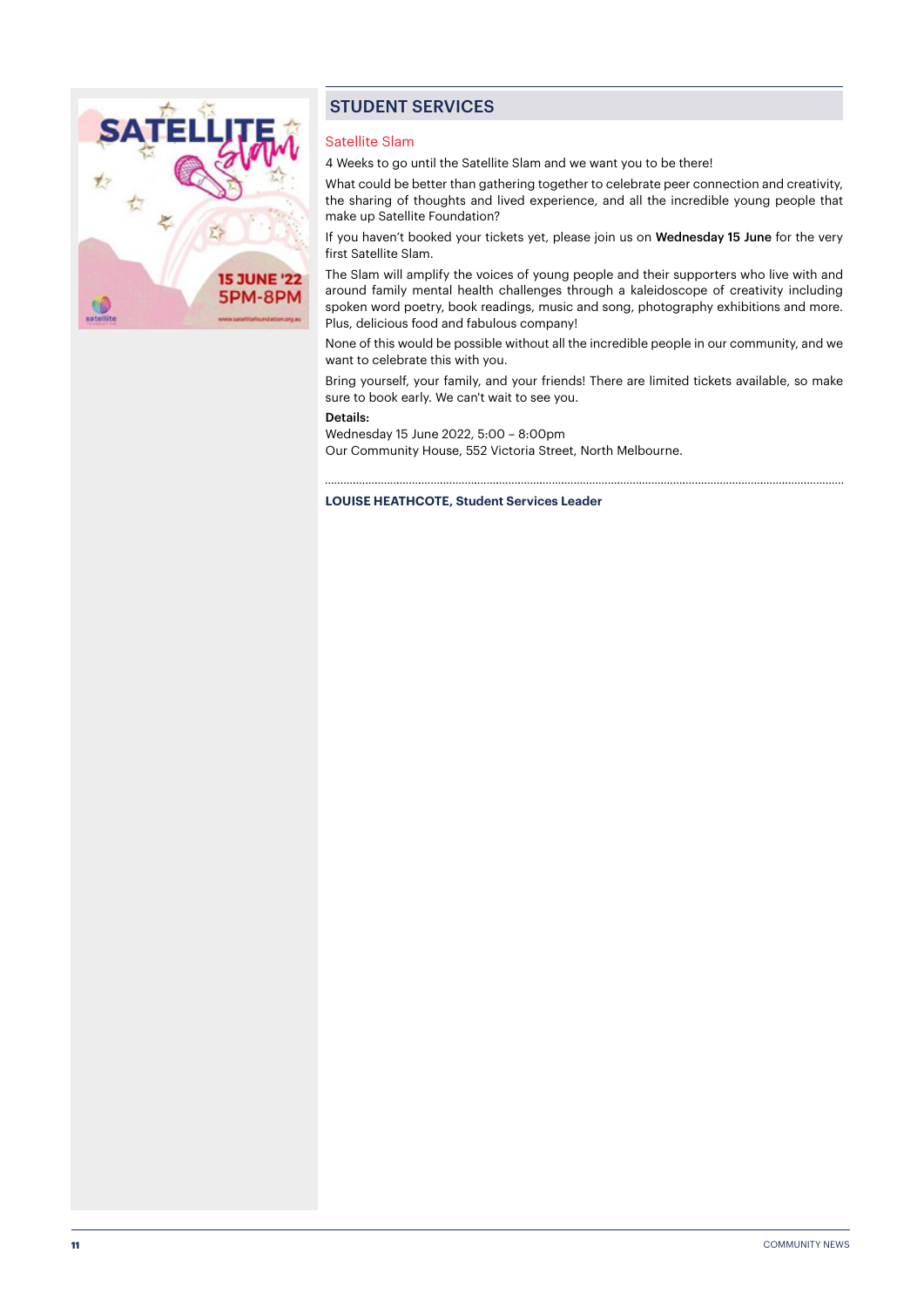| HOT<br>Food                                                                                          |               | <b>Warm</b><br><b>Stuff</b>   |                             | <u>လ္၀</u><br>Stuff                                                                                                      |        | <b>Sandwiches</b><br>and Wraps                                                                                                          |               |
|------------------------------------------------------------------------------------------------------|---------------|-------------------------------|-----------------------------|--------------------------------------------------------------------------------------------------------------------------|--------|-----------------------------------------------------------------------------------------------------------------------------------------|---------------|
| <b>Pin Wheel</b>                                                                                     | 091.50        | Sweet Muffin                  | \$3.00                      | <b>Fresh Fruit (Piec</b><br>$\check{\mathbf{e}}$                                                                         | \$1.00 | Egg & Lettuce Sandwich                                                                                                                  | \$5.00        |
| <b>Hash Browns (V)</b>                                                                               | 00'1\$        | Vegemite Cheese Scroll        | <b>\$3.00</b>               | <b>Banana Bread SI</b><br>ice                                                                                            | 09.50  | <b>Falafel Wrap (V)</b>                                                                                                                 | 09.50         |
| Garlic Cheesy Bread                                                                                  | 09.150        | <b>Cheese</b><br>& Bacon Roll | \$3.00                      | <b>Vegan Banana B</b><br>read                                                                                            | \$3.00 | <b>Chilli Chicken Wrap</b>                                                                                                              | 09.50         |
| Dims Sims (2)                                                                                        | 00.2\$        | <b>Hot Jam Doughnut</b>       | \$3.50                      | Yoghurt Tub                                                                                                              | \$3.00 | Tandoori Chicken Wraps                                                                                                                  | 09.50         |
| Ham & Cheese Toasty                                                                                  | \$3.50        |                               |                             |                                                                                                                          |        | BLT (Bacon, Lettuce & Tomato)                                                                                                           | \$5.50        |
| Tomato & Cheese Toasty                                                                               | \$3.50        |                               |                             | Weekly Lunch Specials                                                                                                    |        | HLT (Haloumi, Lettuce &Tomato)\$5.50                                                                                                    |               |
| Egg Muffin & Relish                                                                                  | 00 73         | Monday                        | Pizzas                      |                                                                                                                          | \$4.00 | Salad & Cheese Roll                                                                                                                     | 09.50         |
| Bacon Egg Muffin & Relish \$4.50                                                                     |               |                               |                             | Pepperoni & Margarita                                                                                                    |        | Ham & Salad Roll                                                                                                                        | 09.50         |
| Sausage Roll                                                                                         | \$3.80        | Tuesday                       |                             | Chicken Parmigiana Rolls                                                                                                 | 00.9\$ | Roast Beef &                                                                                                                            |               |
| <b>Spirach &amp; Kicotta Koll</b>                                                                    | <b>\$3.80</b> |                               |                             | Mushroom Parmigiana Rolls                                                                                                |        | <b>Nustard Pickle Candwich</b>                                                                                                          | 09.50         |
| Meat Pie                                                                                             | <b>\$5.00</b> | Wednesday                     |                             | Mapoli Cheese Baked Potatoes with Sour                                                                                   |        |                                                                                                                                         |               |
| <b>Beef Curry Pie</b>                                                                                | \$5.00        |                               |                             | <b>Cream, Bacon &amp; Chives</b>                                                                                         | \$6.00 |                                                                                                                                         |               |
| Shepherd's Pie                                                                                       | \$5.00        | Thursday                      | <b>Hot Gravy Pork Rolls</b> |                                                                                                                          |        |                                                                                                                                         |               |
| <b>Chicken &amp; Vegetable Pie</b>                                                                   | \$5.00        |                               |                             | or Roast Veggie Gravy Rolls                                                                                              | 00.9\$ |                                                                                                                                         |               |
| Hot Soup (V)                                                                                         | 35.00         | Friday                        |                             | Burgers-Beef, Chicken & Veggie                                                                                           | 00.9\$ |                                                                                                                                         |               |
| Hot Soup & Bread Roll                                                                                | 09.50         |                               |                             |                                                                                                                          |        | <b>Hot Chocolate</b>                                                                                                                    | \$2.00        |
| <b>Wedges</b>                                                                                        | \$5.00        |                               |                             |                                                                                                                          |        | Hot Tea & Coffee                                                                                                                        | €,<br>2.00    |
| Wedges & Sour Cream                                                                                  | 00.9\$        |                               |                             |                                                                                                                          |        | Full Cream Milk & Soy available (V)                                                                                                     |               |
| Pasta Bake                                                                                           | \$5.00        |                               |                             |                                                                                                                          |        |                                                                                                                                         |               |
| Vegan Pasta (V)                                                                                      | 00.7\$        |                               |                             | Sweet<br>t Things                                                                                                        |        |                                                                                                                                         |               |
|                                                                                                      |               | <b>Apple Cake</b>             | 00 74                       | Coffee Scroll                                                                                                            | \$3.50 | <b>Caramel Slice</b>                                                                                                                    | \$3.50        |
|                                                                                                      |               | <b>Smarty Cookies</b>         | \$3.50                      | Strawberry & Chocolate                                                                                                   |        | <b>Hedgehog Slice</b>                                                                                                                   | \$3.50        |
|                                                                                                      |               | Vegan Cookies (2)             | 00.7\$                      | Doughnut                                                                                                                 | \$3.50 | Lemon Passionfruit Slice (GF)                                                                                                           | <b>\$3.50</b> |
|                                                                                                      |               |                               |                             |                                                                                                                          |        |                                                                                                                                         |               |
|                                                                                                      |               |                               |                             | Rolls, Gluten Free Wraps, Gluten Free Pasta and Gluten Free Pies, Gluten Free Chicken Tenders & Gluten Free Beef Burgers |        | Please be advice that the Canteen does offer some Gluter Substitution Pree Substitution Products such as Gluten Free Bread, Gluten Free |               |
| Canteen is opened everyday at 8:45am for student and staff to place lunch orders for Recess or Lunch |               |                               |                             |                                                                                                                          |        | $(N) = V$ egan                                                                                                                          |               |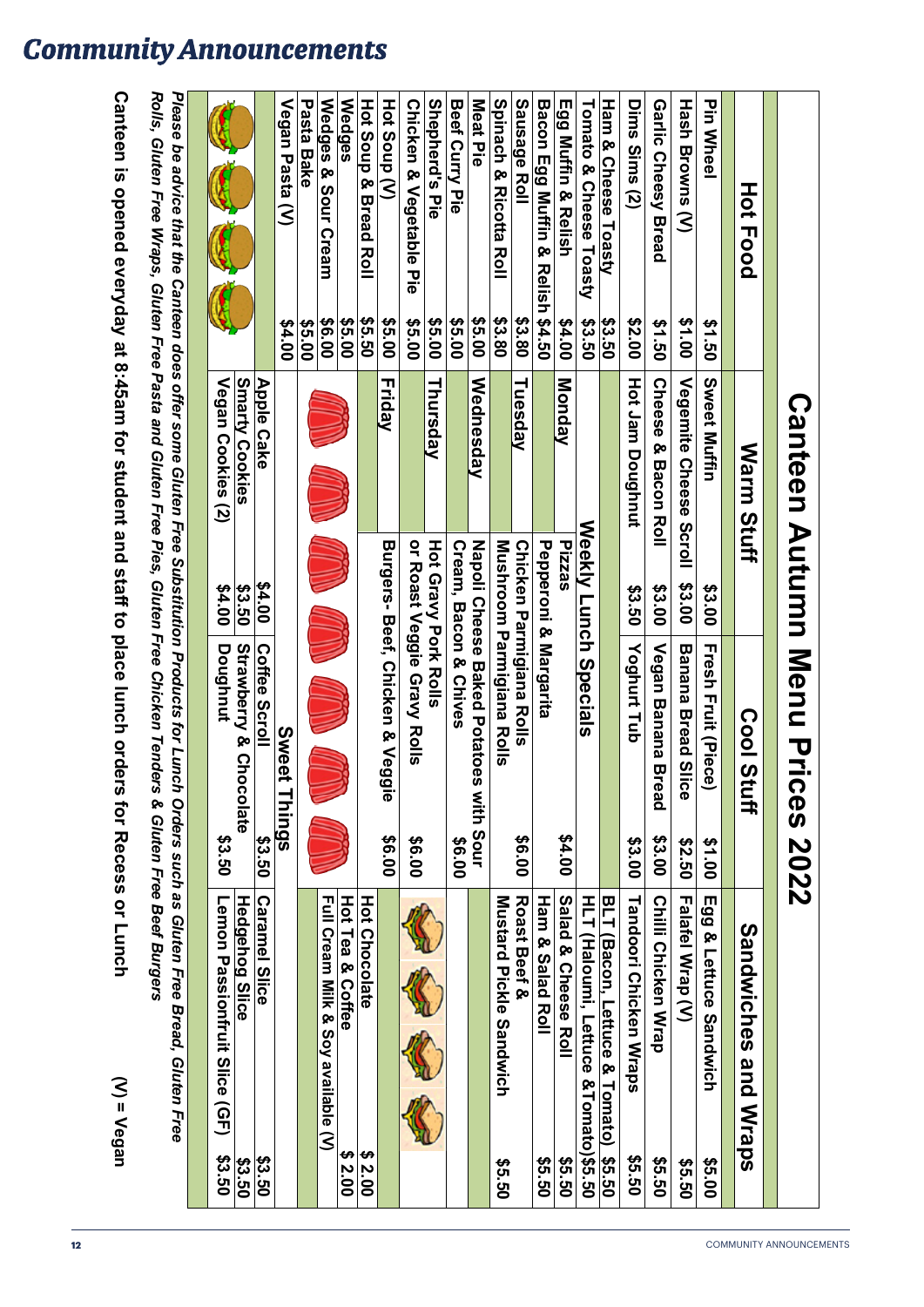PJ DAY **Wear your best PJs and eat pizza to raise funds for the family of a past student who was involved in a serious car accident.** 

PIZZA +

PIZZA +

PJ DAY

**For more information visit: shorturl.at/fiyJ4**

# **FRI 10 June Lunchtime**

**gold coin donation to wear PJs 1 slice - \$3 2 slices - \$5 whole pizza - \$20**

**PRE-ORDER: forms.office.com/r/LUpiiSsSfN**

**pre-order available for whole pizzas only**

**pre-order closes TUE 7 June 4pm**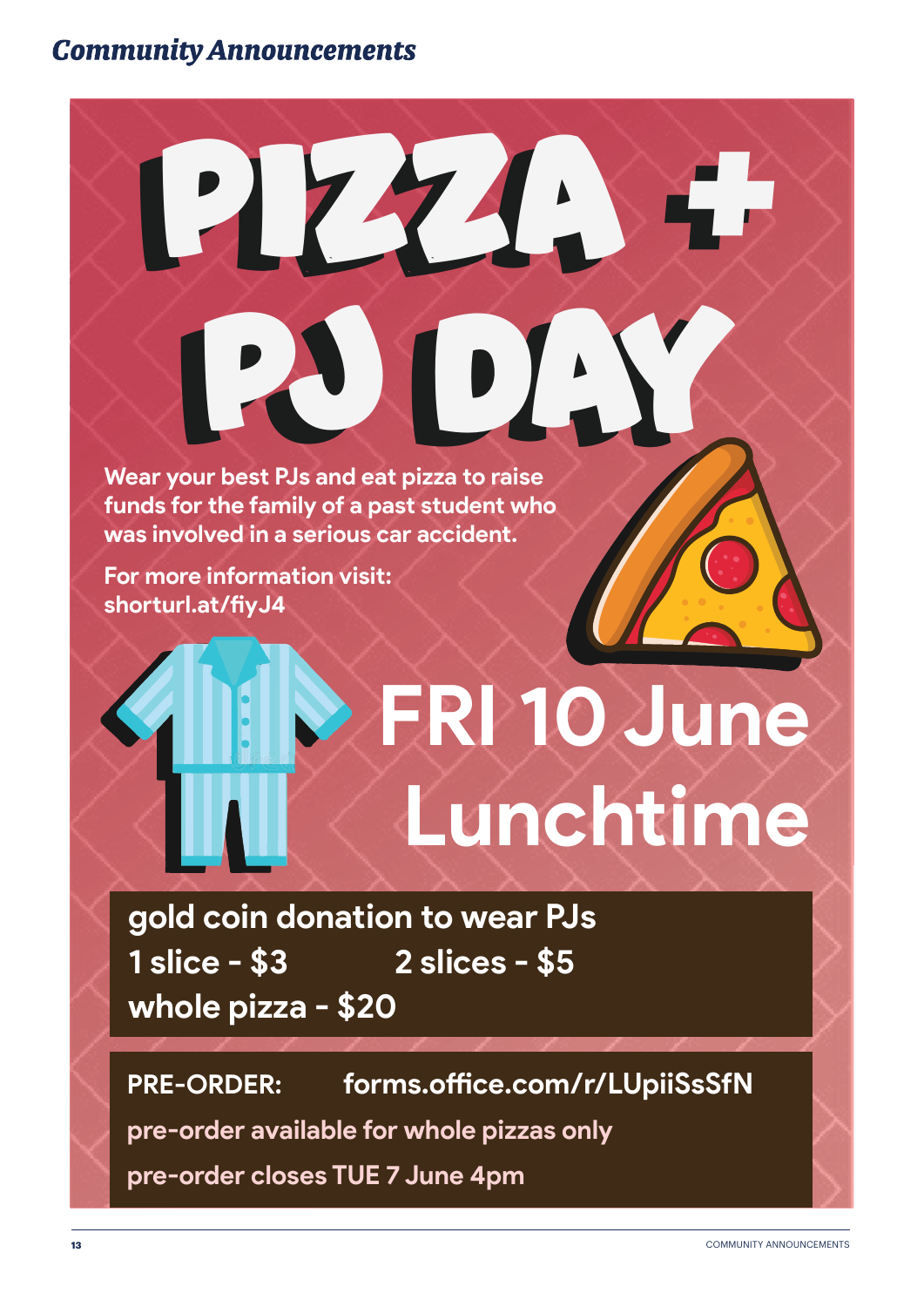

#### **VIETNAM VETERANS ASSOCIATION OF AUSTRALIA® DIAMOND VALLEY Sub-Branch**

**President:** Secretary: Secretary: Secretary: Secretary: Secretary: Secretary: Secretary: Secretary: Secretary: Secretary: Secretary: Secretary: Secretary: Secretary: Secretary: Secretary: Secretary: Secretary: Secretary: (m) 0419 871009

Alan Comben<br>(m) 0432 631413 (e) billbarblittle@outlook.com (e) dviets@diamondvalleyvietvets.com

Postal Address: PO Box 542, GREENSBOROUGH, 3088. Email: dviets@diamondvalleyvietvets.com

## **Did your Granddad serve in Vietnam?**

Here is an invitation for students and parents to attend our annual Vietnam Veterans Community Memorial Service on Saturday 13th August 2022.

Not to celebrate war but to honour those who paid the supreme sacrifice during the conflict and those that have since passed on - and we are particularly encouraging local schools to put together a representative group to attend.

Music will be provided by Viewbank College Senior Concert Band and will be played from 10.30 am - the Service commences at 11.00 am and will conclude at around midday.

The Catafalque party is provided by 39 Army Cadet Unit, Simpson Barracks.

The Service will feature our Sub-branch chaplain and after the service, visitors are cordially invited to join the Sub-branch members for refreshments at the Greensborough RSL, 111 Main Street, Greensborough.

There will be an extensive display by our Education Team for a hands-on look at how the forces lived and worked in Vietnam.

Your school will be given the opportunity to lay a Floral Tribute during the Service.

Community Memorial Service details:

- $\bullet$  11.00 am Saturday 13<sup>th</sup> August 2022
- Greensborough War Memorial Park, 203 Henry Street, Greensborough.

**Important: As a service to people attending on the day, a coffee van will be available but noting…it is a cash only purchase.**

Alan Comben **Secretary** Diamond Valley Vietnam Veterans Sub-Branch 13th May 2022

*HONOUR THE DEAD…. But Fight Like Hell for the Living*